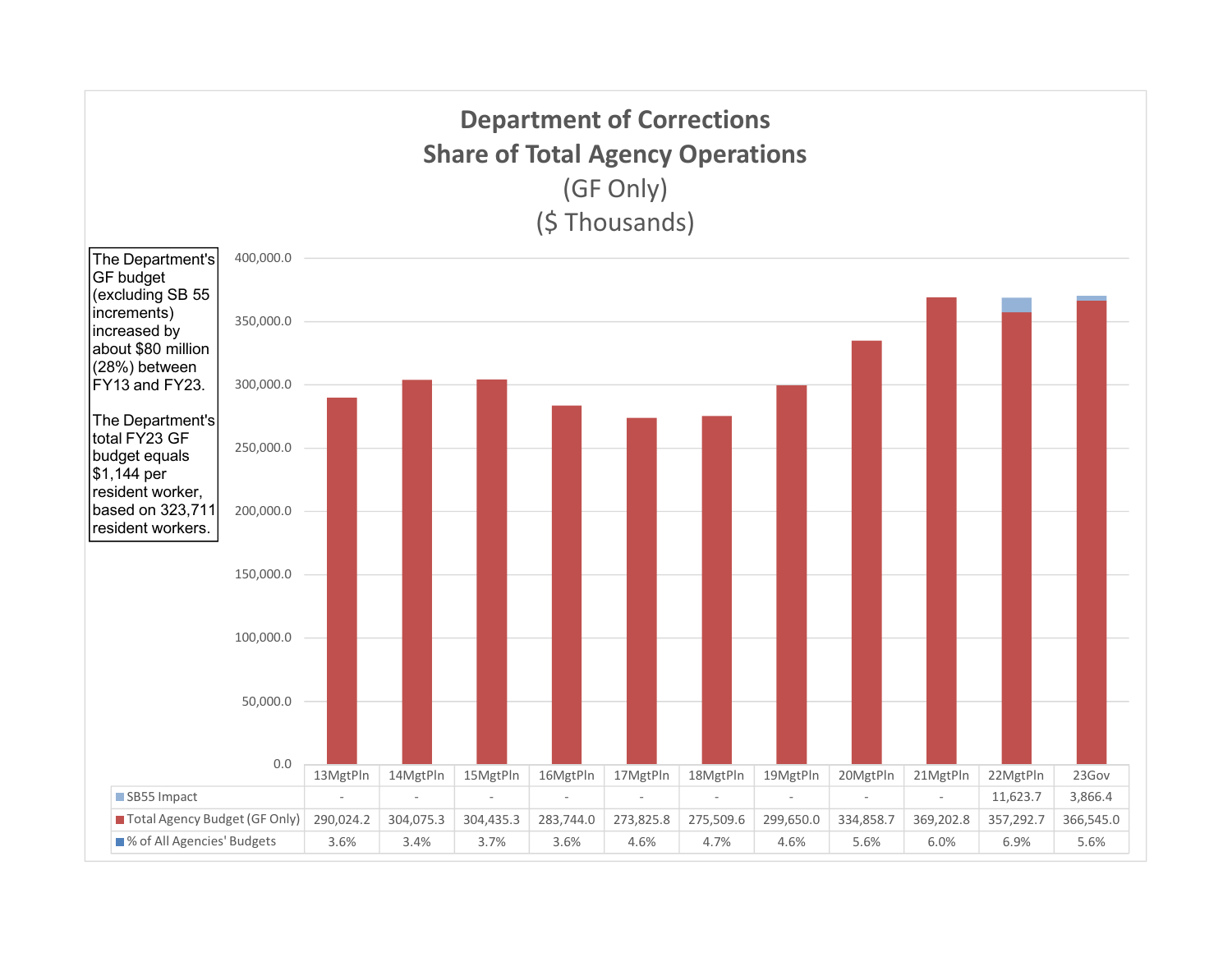

## Legislative Finance Division